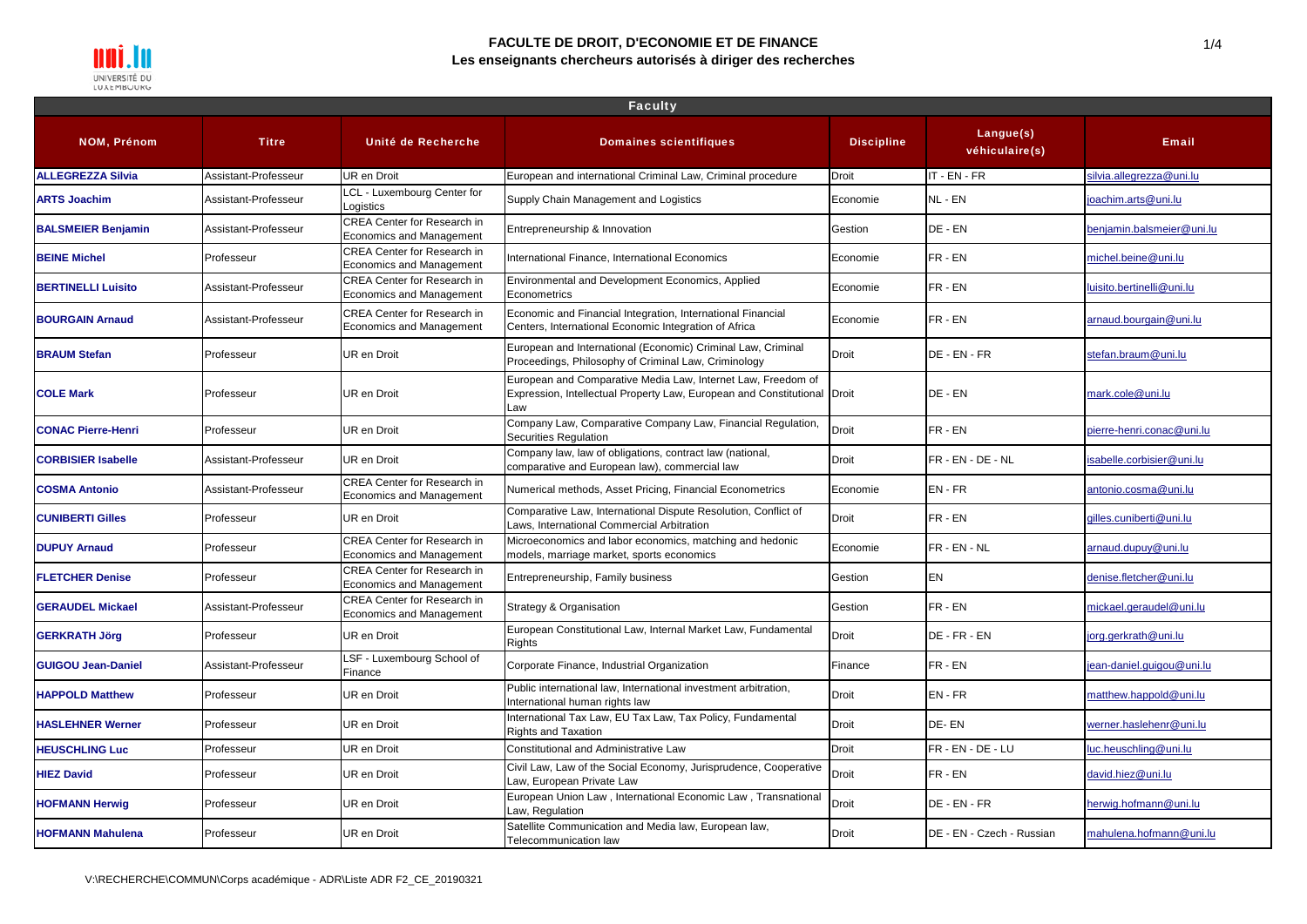

### **FACULTE DE DROIT, D'ECONOMIE ET DE FINANCE Les enseignants chercheurs autorisés à diriger des recherches**

| <b>NOM, Prénom</b>            | <b>Titre</b>         | Unité de Recherche                                                    | <b>Domaines scientifiques</b>                                                                                                                                      | <b>Discipline</b> | Langue(s)<br>véhiculaire(s) | <b>Email</b>                  |
|-------------------------------|----------------------|-----------------------------------------------------------------------|--------------------------------------------------------------------------------------------------------------------------------------------------------------------|-------------------|-----------------------------|-------------------------------|
| <b>HUSSINGER Katrin</b>       | Professeur           | <b>CREA Center for Research in</b><br>Economics and Management        | Innovation, Entrepreneurship                                                                                                                                       | Gestion           | DE - EN                     | katrin.hussinger@uni.lu       |
| <b>IRMEN Andreas</b>          | Professeur           | <b>CREA Center for Research in</b><br>Economics and Management        | Dynamic Macroeconomics, Industrial Organisation                                                                                                                    | Economie          | DE-EN-FR                    | andreas.irmen@uni.lu          |
| <b>JONARD Nicolas</b>         | Professeur           | <b>CREA Center for Research in</b><br><b>Economics and Management</b> | Competition and cooperation among firms, Firm behavior and<br>learning, Inter-organizational networks and innovation                                               | Gestion           | FR-EN                       | nicolas.jonard@uni.lu         |
| <b>KASPEREIT Thomas</b>       | Assistant-Professeur | <b>CREA Center for Research in</b><br><b>Economics and Management</b> | Financial Accounting, sustainability reporting, corporate<br>governance, corporate sustainability, energy economics, and<br>financial research                     | Gestion           | DE - EN                     | thomas.kaspereit@uni.lu       |
| <b>KOULOVATIANOS Christos</b> | Professeur           | <b>CREA Center for Research in</b><br><b>Economics and Management</b> | Macroeconomics, Economics of Information, Financial Economics,<br>Household Finance, Family Economics, New Political Economy,<br>Dynamic Games, Resource Economics | Economie          | $EN - GR$                   | christos.koulovatianos@uni.lu |
| <b>KRÄUSSL Roman</b>          | Professeur           | LSF - Luxembourg School of<br>Finance                                 | Art-finance, alternative investments, private equity, behavioral<br>finance                                                                                        | Finance           | DE - EN - NL                | roman.kraussl@uni.lu          |
| <b>LANGE Anne</b>             | Assistant-Professeur | LCL - Luxembourg Center for<br>ogistics                               | Logistics and Supply Chain Management, Analysis and Design of<br>Transportation Networks, Supply Chain Finance                                                     | Economie          | DE - EN - FR                | starting in September 2018    |
| <b>LEHNERT Thorsten</b>       | Professeur           | LSF - Luxembourg School of<br>Finance                                 | Investments, Derivatives, Credit Risk, Market Volatility, Investor<br>Psychology, International Finance                                                            | Finance           | DE - EN                     | thorsten.lehnert@uni.lu       |
| <b>LIGETI Katalin</b>         | Professeur, Dean     | UR en Droit                                                           | European Criminal Law, International Criminal Law, Comparative<br>Criminal Procedure, Juvenile Justice, Criminal Policy                                            | Droit             | DE - EN - FR                | katalin.ligeti@uni.lu         |
| <b>MANTIN Benny</b>           | Professeur           | LCL - Luxembourg Center for<br>Logistics                              | Logistics and Supply Chain Management, dynamic pricing and<br>revenue management and transportation economics                                                      | Economie          | EN - DE - Hebrew            | benny.mantin@uni.lu           |
| <b>MENDES Joana</b>           | Professeur           | UR en Droit                                                           | Comparative Administrative Law, EU Law                                                                                                                             | Droit             | Portuguese - EN - IT - FR   | oana.mendes@uni.lu            |
| <b>MENETREY Séverine</b>      | Assistant-Professeur | UR en Droit                                                           | Judicial private law, Procedural law, Comparative civil procedure,<br>Legal theory, Alternative dispute resolution, International litigation                       | Droit             | FR - EN                     | severine.menetrey@uni.lu      |
| <b>MÜßIG Anke</b>             | Professeur           | <b>CREA Center for Research in</b><br><b>Economics and Management</b> | Structure of audit markets, Auditor reporting, Auditor oversight<br>institutions, Risk reporting, Accounting conservatism                                          | Gestion           | DE - FR - EN                | anke.muessig@uni.lu           |
| <b>NEFRAMI Eleftheria</b>     | Professeur           | UR en Droit                                                           | European litigation, Fundamental principles of EU law, Interaction<br>of Legal orders, National judge and European Union law                                       | Droit             | FR-EN                       | eleftheria.neframi@uni.lu     |
| <b>NEUGEBAUER Tibor</b>       | Professeur           | LSF - Luxembourg School of<br>Finance                                 | Behavioural Finance, Experimental Finance and Economics,<br>Auctions, Public Finance, Individual Decision-Making under Risk &<br>Uncertainty                       | Finance           | DE-EN                       | tibor.neugebauer@uni.lu       |
| <b>PANTAZATOU Aikaterini</b>  | Assistant-Professeur | UR en Droit                                                           | EU administrative law, EU funds, tax law, EU economic<br>governance, EU law and direct tax law, Competition Law, Trade law                                         | Droit             | Greek - EN - FR             | aikaterini.pantazatou@uni.lu  |
| <b>PICARD Pierre</b>          | Professeur           | <b>CREA Center for Research in</b><br>Economics and Management        | Public Economics, Industrial Organization, Spatial and Regional<br>Economics, Economic Geography                                                                   | Economie          | FR - EN - NL - ES           | pierre.picard@uni.lu          |
| <b>POILLOT Elise</b>          | Professeur           | UR en Droit                                                           | Comparative law, European private law, European consumer law,<br>Sale of immovable goods                                                                           | Droit             | $FR - EN - IT - DE$         | elise.poillot@uni.lu          |
| <b>PRÜM André</b>             | Professeur           | UR en Droit                                                           | Banking and Financial Law, Business Law, European Contract<br>aw, Luxembourg Law                                                                                   | Droit             | FR - EN - DE - LU           | andre.prum@uni.lu             |
| <b>RATTI Luca</b>             | Assistant-Professeur | UR en Droit                                                           | Labour Law and Social Security Law                                                                                                                                 | <b>Droit</b>      | IT - EN - FR                | luca.ratti@uni.lu             |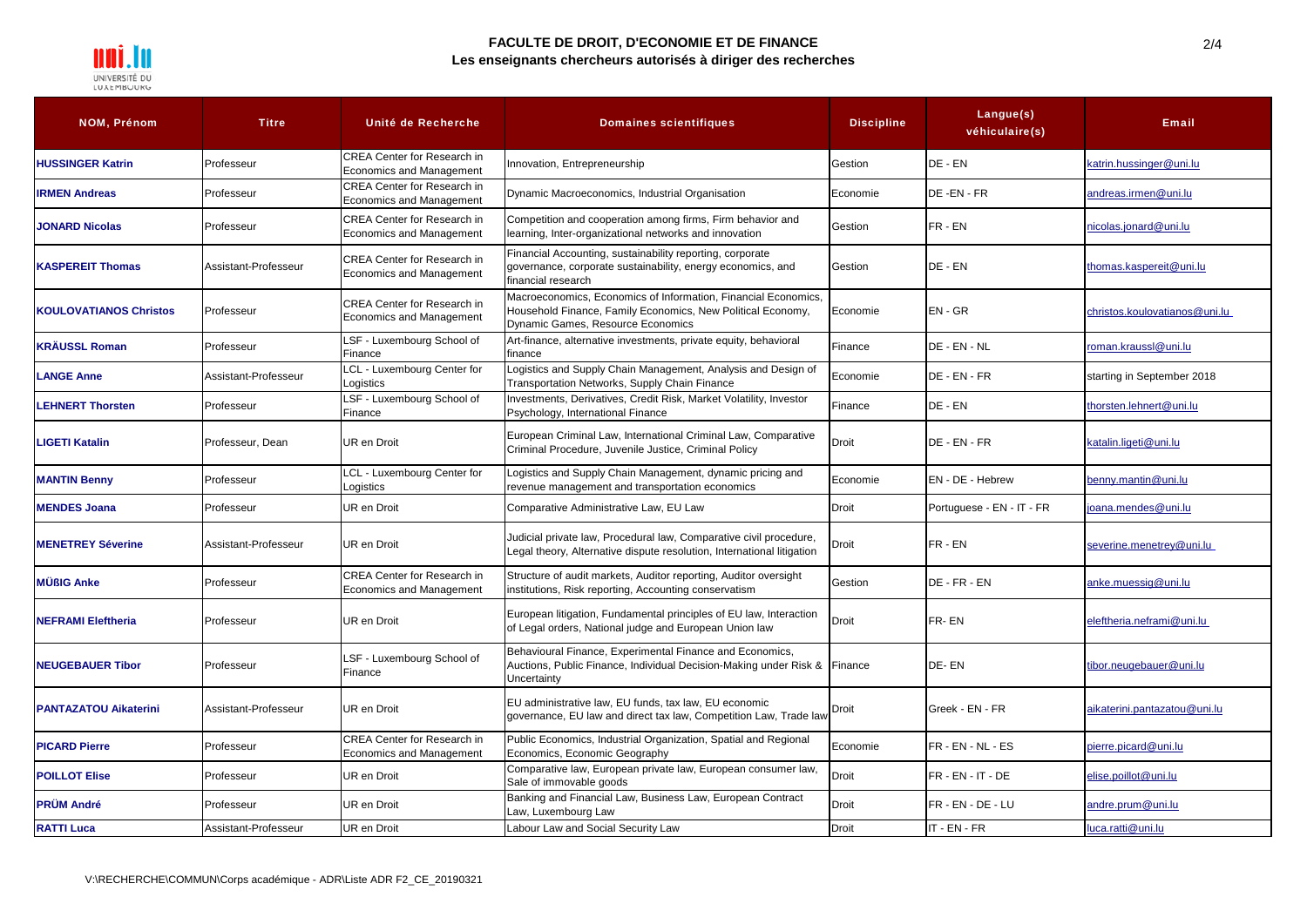

### **FACULTE DE DROIT, D'ECONOMIE ET DE FINANCE Les enseignants chercheurs autorisés à diriger des recherches**

| <b>NOM, Prénom</b>             | <b>Titre</b>         | Unité de Recherche                                                    | <b>Domaines scientifiques</b>                                                                                                                   | <b>Discipline</b> | Langue(s)<br>véhiculaire(s)               | <b>Email</b>                                               |
|--------------------------------|----------------------|-----------------------------------------------------------------------|-------------------------------------------------------------------------------------------------------------------------------------------------|-------------------|-------------------------------------------|------------------------------------------------------------|
| <b>RIASSETTO Isabelle</b>      | Professeur           | UR en Droit                                                           | Asset Management Law, Collective Investment Schemes (OPC),<br>Corporate Law, Financial Market Law, Socially Responsible<br>Investment           | <b>Droit</b>      | FR-EN                                     | isabelle.riassetto@uni.lu                                  |
| <b>SCHILTZ Jang</b>            | Assistant-Professeur | LSF - Luxembourg School of<br>Finance                                 | Stochastic Analysis, Financial Mathematics, Applied Probability and Finance,<br><b>Stratistics</b>                                              | mathématiques     | FR-EN-DE                                  | jang.schiltz@uni.lu                                        |
| <b>TATSIRAMOS Konstantinos</b> | Professeur           | <b>CREA Center for Research in</b><br><b>Economics and Management</b> | Labour economics, population economics, applied micro<br>econometrics                                                                           | Economie          | Greek - EN                                | konstantinos.tatsiramos@uni.lu                             |
| <b>TERRAZA Virginie</b>        | Assistant-Professeur | CREA Center for Research in<br><b>Economics and Management</b>        | Financial Econometrics, Risk Management, Market Microstructure<br>and Fund Industry                                                             | Economie          | FR-EN                                     | virginie.terraza@uni.lu                                    |
| <b>TRIPATHI Gautam</b>         | Professeur           | CREA Center for Research in<br><b>Economics and Management</b>        | Econometrics and statistics                                                                                                                     | Economie          | EN                                        | qautam.tripathi@uni.lu                                     |
| <b>VAN BOMMEL Jos</b>          | Assistant-Professeur | <b>SF - Luxembourg School of</b><br>Finance                           | Corporate Finance, Market Microstructure, Structured Products,<br>Wealth Management                                                             | Finance           | NL - EN - ES - DE - FR                    | ios.vanbommel@uni.lu                                       |
| <b>VAN DER WALT Johan</b>      | Professeur           | UR en Droit                                                           | Legal Philosophy, Legal theory, Jurisprudence, Constitutional<br>Theory                                                                         | Droit             | EN- Afrikaans - DE                        | johan.vanderwalt@uni.lu                                    |
| <b>VON LILIENFELD-TOAL UIf</b> | Professeur           | SF - Luxembourg School of<br>Finance                                  | Financial Economics, Corporate Finance, Law and Finance, Real<br>Estate, Development Finance, Empirical<br>Asset Pricing, Market Microstructure | Finance           | DE, EN, FR, Swedish                       | ulf.vonlilienfeld-toal@uni.lu                              |
| <b>WOLFF Christian</b>         | Professeur           | <b>SF-Luxembourg School of</b><br>Finance                             | Risk Management, International Finance, Financial Crisis, Financial<br>Stability                                                                | Finance           | EN - NL                                   | christian.wolff@uni.lu                                     |
| <b>ZANAJ Skerdilajda</b>       | Assistant-Professeur | CREA Center for Research in<br>Economics and Management               | Public Economics, Industrial Organisation, International Economics Economie                                                                     |                   | EN - IT - Albanian - FR                   | skerdilajda.zanaj@uni.lu                                   |
| <b>ZETZSCHE Dirk</b>           | Professeur           | UR en Droit                                                           | <b>Financial Law</b>                                                                                                                            | <b>Droit</b>      | DE - EN                                   | dirk.zetzsche@uni.lu                                       |
| <b>ZOU Benteng</b>             | Assistant-Professeur | <b>CREA Center for Research in</b><br><b>Economics and Management</b> | Optimisation Theory and Differential Games, Economic Growth,<br>Environmental Economics, Foreign Direct Investment, Internation<br>Migration    | Economie          | <b>EN</b> - FR - Chinese                  | benteng.zou@uni.lu                                         |
|                                |                      |                                                                       |                                                                                                                                                 |                   |                                           |                                                            |
|                                |                      |                                                                       |                                                                                                                                                 |                   |                                           |                                                            |
|                                |                      |                                                                       | <b>External</b>                                                                                                                                 |                   |                                           |                                                            |
| NOM, Prénom                    | <b>Titre UL</b>      | Appartenance                                                          | <b>Domaines scientifiques</b>                                                                                                                   | <b>Discipline</b> | <b>Email</b>                              | Attribué le / Durée                                        |
| <b>COSAERT Sam</b>             |                      | <b>ISER</b>                                                           | Economie, Finance                                                                                                                               |                   | Economie, Finance sam.cosaert@liser.lu    | 02/05/2018                                                 |
| <b>D'AMBROSIO Conchita</b>     | Professor            | <b>FLSHASE - INSIDE</b>                                               | Economie                                                                                                                                        | Economie          | conchita.dambrosio@uni.lu                 | 07/02/2018                                                 |
| <b>HESS Burkhard</b>           | Professor            | <b>MPI</b>                                                            | <b>Droit</b>                                                                                                                                    | Droit             | burkhard.hess@mpi.lu                      | pour son mandat de directeur au MPI                        |
| <b>MÜLLER Aline</b>            | Professeur affilié   | _ISER                                                                 | Economie, Finance                                                                                                                               |                   | Economie, Finance aline.muller@liser.lu   | pour la durée de son mandat au<br>LISER                    |
| <b>REQUEJO ISIDRO Marta</b>    |                      | <b>MPI</b>                                                            | <b>Droit</b>                                                                                                                                    | <b>Droit</b>      | marta.requejo@mpi.lu                      | 6 ans à partir de 09/2015                                  |
| <b>RUIZ FABRI Hélène</b>       | Professor            | MPI                                                                   | <b>Droit</b>                                                                                                                                    | <b>Droit</b>      | helene.ruizfabri@mpi.lu                   | pour son mandat de directeur au MPI                        |
| <b>SIERMINSKA Eva</b>          |                      | _ISER                                                                 | Economie, Finance                                                                                                                               |                   | Economie, Finance eva.sierminska@liser.lu | 02/05/2018                                                 |
| <b>TENIKUE Michel</b>          |                      | <b>ISER</b>                                                           | Economie, Finance                                                                                                                               |                   | Economie, Finance michel.tenikue@liser.lu | 02/05/2018 / transitoire, avec<br>mentoring complementaire |